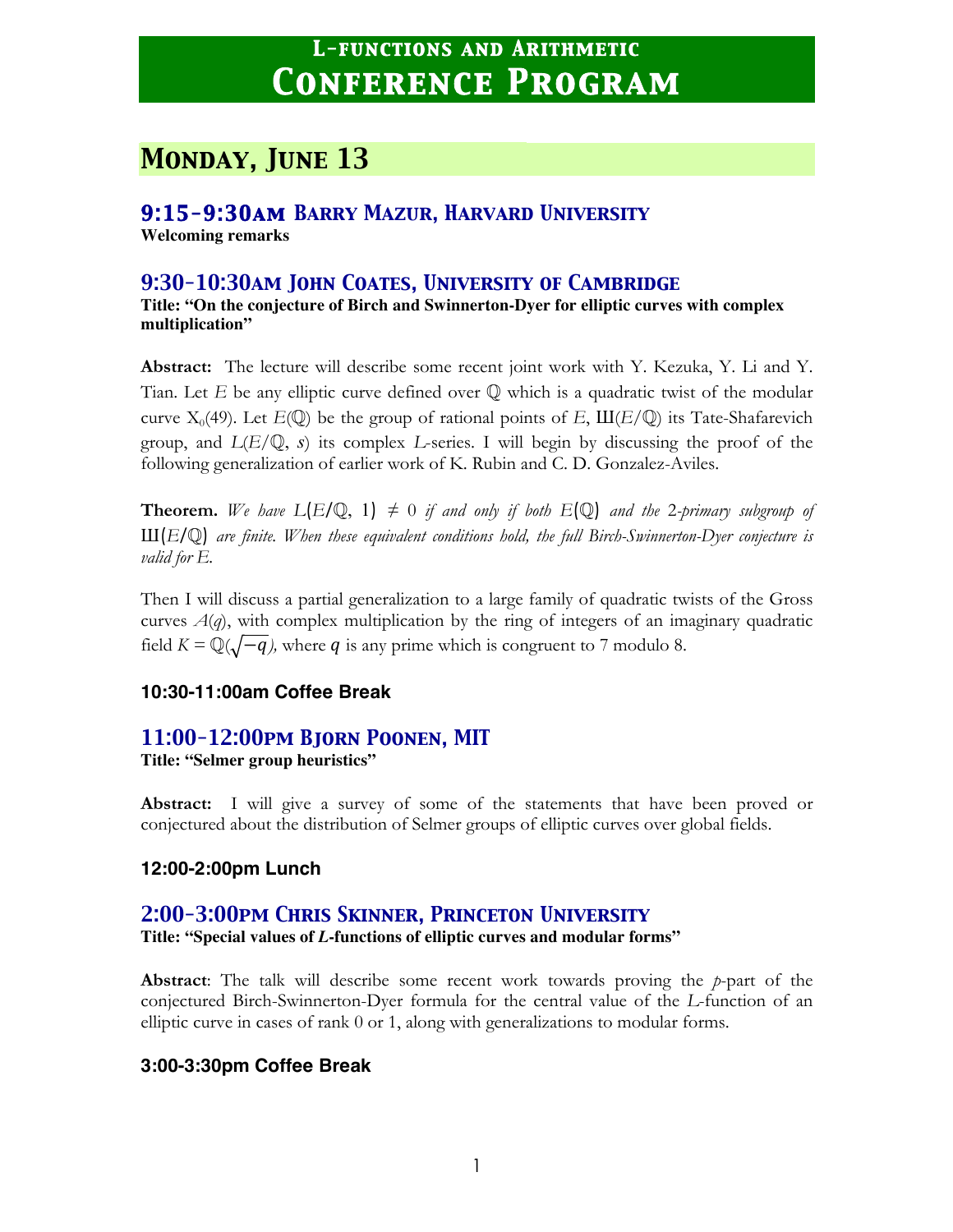#### *3:30-4:30pm Ralph Greenberg, University of Washington* **Title: "Minimal Behavior of Mordell-Weil groups and Selmer groups in towers of number fields"**

**Abstract**: If *E* is an elliptic curve over  $\mathbb{Q}$ , *K* is finite Galois extension of  $\mathbb{Q}$ ,  $\chi$  is an irreducible real-valued character of  $Gal(K/\mathbb{Q})$ , and the sign in the functional equation for the *L*-function  $L(s, E, \chi)$  is -1, then  $L(1, E, \chi)$  should vanish and  $\chi$  should conjecturally occur as a constituent in  $E(K) \otimes \mathbb{Q}$ . If *K* runs over a tower of number fields, then one can ask whether the growth of the Mordell-Weil groups or the Selmer groups is entirely explained by the signs in the corresponding functional equations. This type of behavior is sometimes possible and sometimes not possible. We will discuss this question in various situations in this talk.

# *Tuesday, June 14*

# *9:00-10:00am Joël Bellaïche, Brandeis University*

**Title: "Image of big Galois representations and modular forms mod** *p***"**

**Abstract**: In recent years, the structure of the Hecke algebras of modular forms (of fixed level and any weight) modulo an odd prime *p* has been determined. Those algebras carry a natural representation or pseudo-representation, whose image can be precisely described. I will explain that description and show how it can be used to prove uniform bounds on the density of non-vanishing coefficients of modular forms mod *p*.

## **10:00-10:30am Coffee Break**

## *10:30-11:30am Melanie Matchett Wood, University of Wisconsin* **Title: "Nonabelian Cohen-Lenstra Heuristics and Function Field Theorems"**

**Abstract:** The Cohen-Lenstra Heuristics conjecturally give the distribution of class groups of imaginary quadratic fields. Since, by class field theory, the class group is the Galois group of the maximal unramified abelian extension, we can consider the Galois group of the maximal unramified extension as a non-abelian generalization of the class group. We will explain non-abelian analogs of the Cohen-Lenstra heuristics due to Boston, Bush, and Hajir and work, some joint with Boston, proving cases of the non-abelian conjectures in the function field analog.

## **11:30am-12:00pm Coffee Break**

# *12:00pm-1:00pm Mirela Çiperiani, University of Texas at Austin*

**Title: "Local points of supersingular elliptic curves on Z***p***-extensions"**

**Abstract:** Work of Kobayashi and Iovita-Pollack describe how local points of supersingular elliptic curves on ramified  $\mathbf{Z}_p$ -extensions of  $\mathbf{Q}_p$  split into two strands of even and odd points.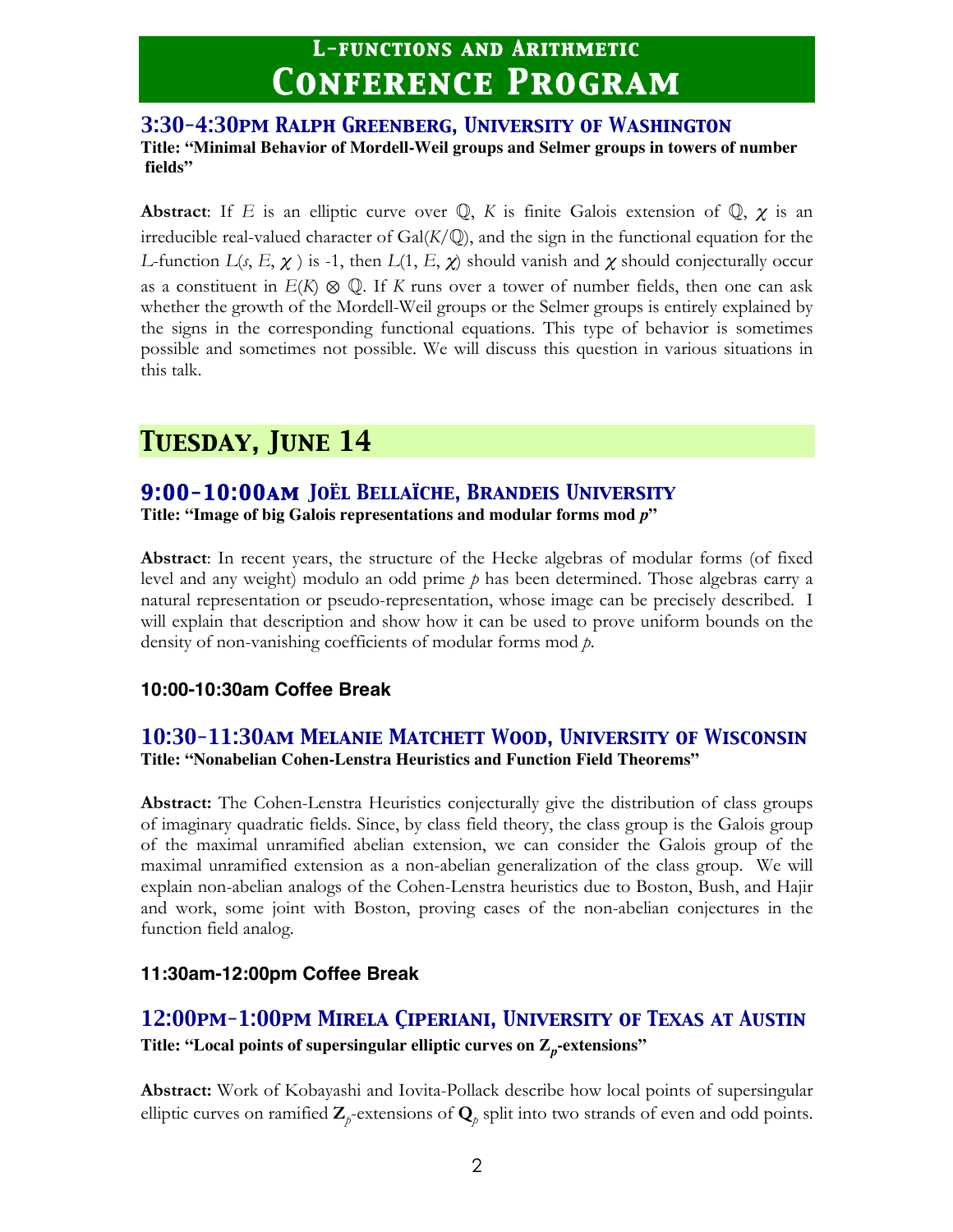We will discuss a generalization of this result to  $\mathbb{Z}_p$ -extensions that are localizations of anticyclotomic  $\mathbf{Z}_p$ -extensions over which the elliptic curve has non-trivial CM points.

#### **1:00pm-2:30pm Lunch**

# *2:30pm-3:30pm Jan Nekovář, Univ. Pierre-et-Marie Curie – Paris VI*

**Title: "Some remarks on the Conjecture of Birch and Swinnerton-Dyer"**

**Abstract**: We are going to discuss several topics related to the conjecture of Birch and Swinnerton-Dyer.

#### **3:30pm-4:00pm Coffee Break**

## *4:00-5:00pm Kiran Kedlaya, UCSD*

**Title: "Some questions about the fields of definition of endomorphisms of abelian varieties"**

**Abstract**: Let *A* be an abelian variety of genus *g* over a number field *K*. Let *L* be the minimal extension of *K* over which all of the geometric endomorphisms of *A* become defined. It is an old observation of Silverberg that *L*/*K* is a finite Galois extension whose order can be bounded in terms of the orders of certain matrix groups over finite fields (by analogy with the Schur-Minkowski theorem on finite groups of integer matrices). We discuss an attempt to sharpen this bound, with somewhat surprising results.

# *Wednesday, June 15*

# *9:30-10:30am Andrew Wiles, University of Oxford*

**Title: "Properties of compatible systems"**

**Abstract:** I will talk about properties of compatible systems of Galois representations.

#### **10:30-11:00am Coffee Break**

## *11:00-12:00pm Massimo Bertolini, Universität Duisburg-Essen*

**Title: "***p***-adic** *L***-functions and rational points on elliptic curves I. Beilinson and Beilinson-Flach elements in** *p***-adic families"**

**Abstract:** Joint abstract with Henri Darmon. The main title of these lectures refers to the two almost eponymous papers written by Karl Rubin (Inventiones, 1991) and by Bernadette Perrin-Riou (Annales de l'Institut Fourier, 1993). Rubin's remarkable result relates the value of the Katz *p*-adic *L*-function of an imaginary quadratic field at a point lying outside its range of classical interpolation to the *p*-adic logarithm of a global point on the idoneous elliptic curve with complex multiplication. Its proof rests on a careful comparison between the Euler systems of elliptic units and Heegner points. Shortly afterwards, Bernadette Perrin-Riou proposed a conjectural extension of Rubin's formula to arbitrary (modular) elliptic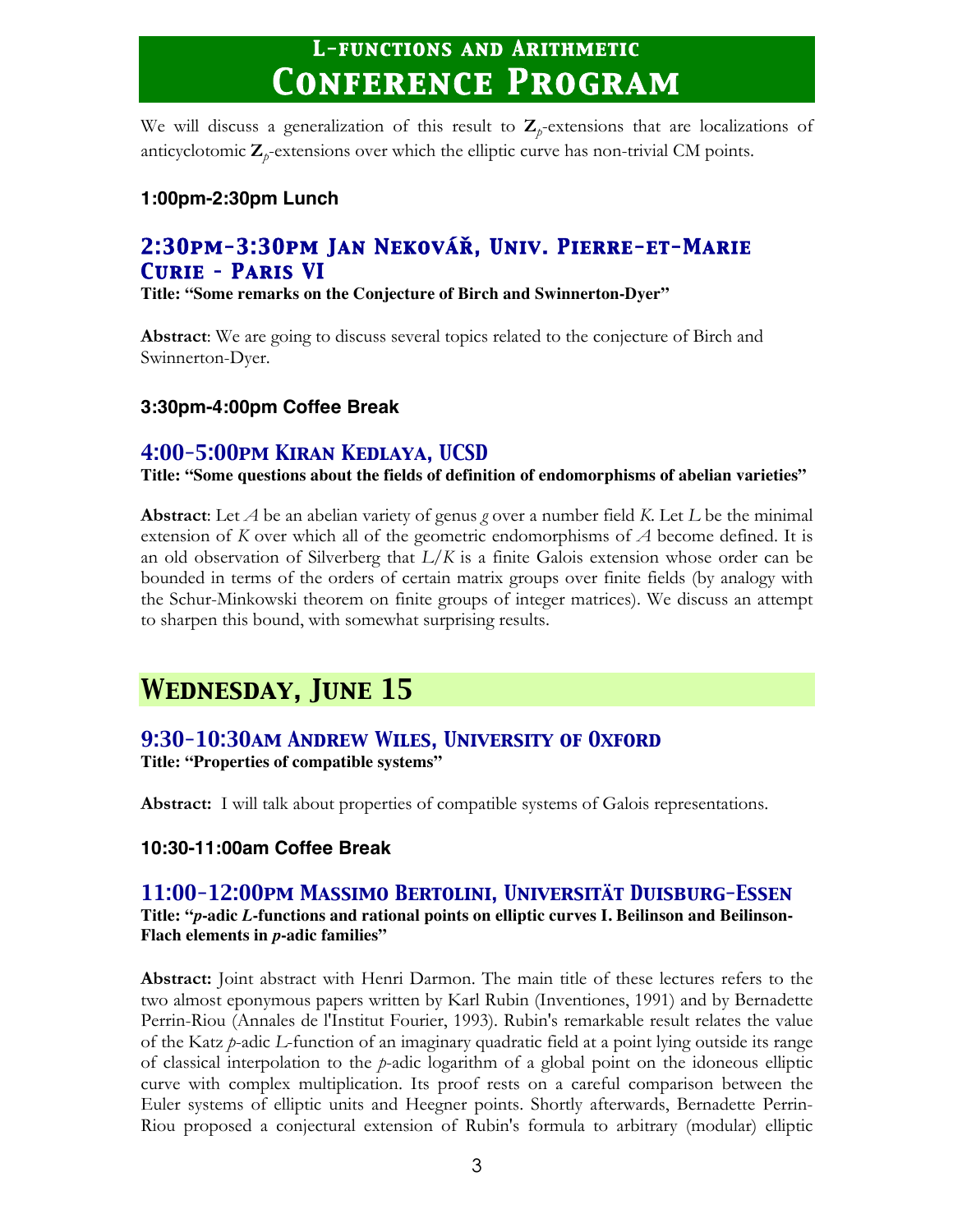curves, inspired by Kazuya Kato's approach to the Birch and Swinnerton-Dyer conjecture based on his Euler system of Beilinson elements in *p*-adic families. This series of two lectures proposes a framework for Rubin's formula and Perrin-Riou's conjecture, and proves the latter in the setting of elliptic curves over **Q** twisted by quadratic Dirichlet characters. The proof rests on a comparison between

I. Kato's global cohomology classes and the "generalised Kato classes" introduced in the earlier work of Victor Rotger and the two speakers on Beilinson-Flach elements in *p*-adic families;

II. These generalized Kato classes and Heegner points, based on a special case of the "elliptic Stark conjecture" proved in collaboration with Alan Lauder and Victor Rotger, whose proof builds on a *p*-adic Gross-Zagier formula obtained in an earlier collaboration with Kartik Prasanna.

These comparisons will be described in the first and second lectures respectively.

## **12:00-2:00pm Lunch**

# *2:00-3:00pm David Burns, King's College London*

**Title: "On the theory of higher rank Euler and Kolyvagin systems"**

**Abstract**: I will give an overview of some recent results concerning the theory of higher rank Kolyvagin systems of Mazur and Rubin. In particular, I will discuss how a natural higher rank Kolyvagin derivative operator clarifies the (hitherto 'mysterious') connection to the associated theory of higher rank Euler systems and also briefly explore applications of the general theory. This is joint work with Takamichi Sano.

## **3:00-3:30pm Coffee Break**

# *3:30-4:30pm Haruzo Hida, UCLA*

**Title: "Anti-cyclotomic Cyclicity and Gorenstein-ness of Hecke algebras"**

**Abstract**: Under mild conditions, we prove certain Gorenstein property of Hecke algebras is closely related to cyclicity of the Iwasawa module for the anticyclotomic  $\mathbf{Z}_p$ -extension over an imaginary quadratic field. If such ring theoretic result holds, the characteristic ideal of the Iwasawa module determines the isomorphism class of the Iwasawa module, as expected by Iwasawa.

# *Thursday, June 16*

# *9:00-10:00am Henri Darmon, McGill University*

**Title: "***p***-adic** *L***-functions and rational points on elliptic curves II. Beilinson-Flach elements and Heegner points"**

**Abstract**: Joint abstract with Massimo Bertolini. The main title of these lectures refers to the two almost eponymous papers written by Karl Rubin (Inventiones, 1991) and by Bernadette